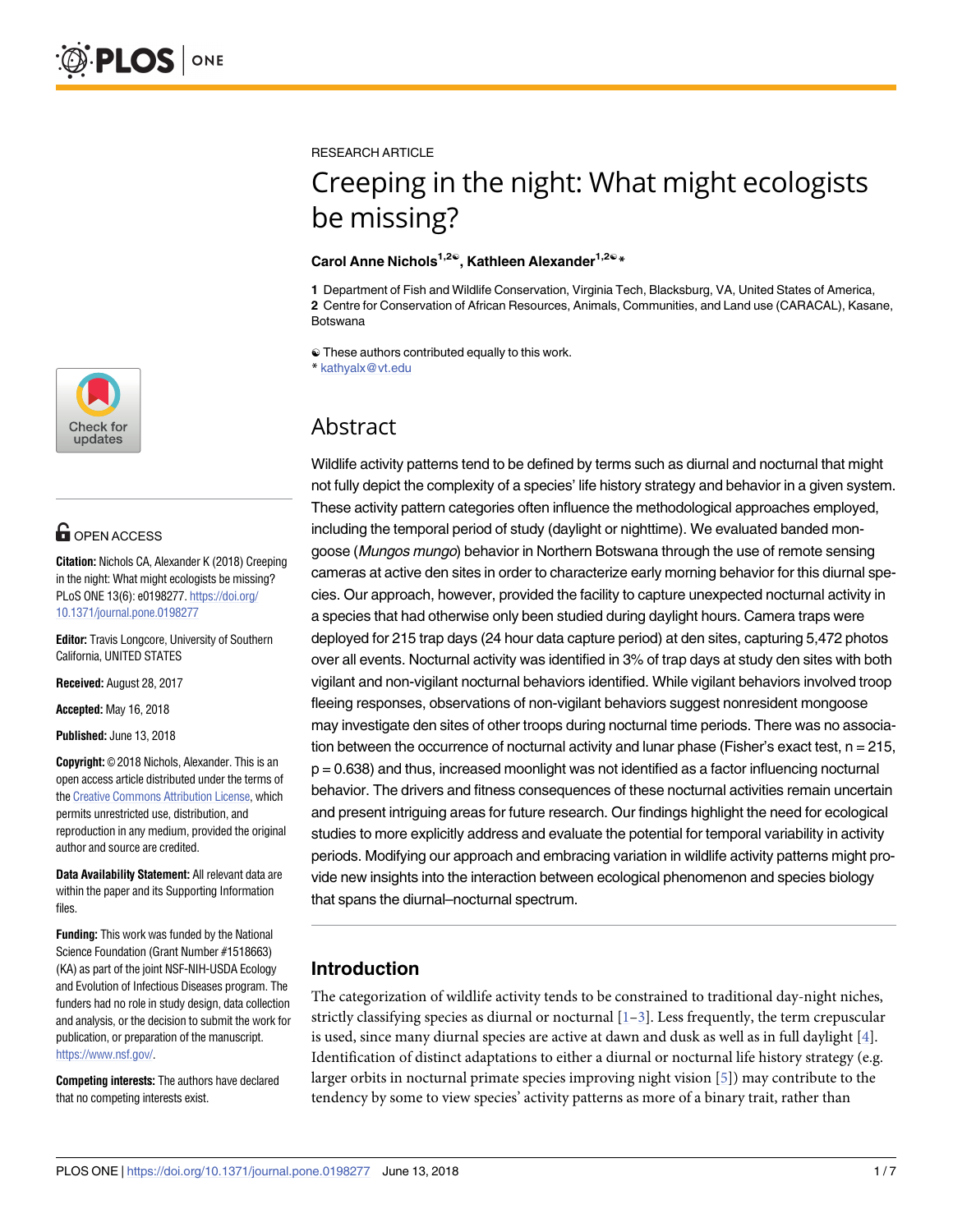<span id="page-1-0"></span>extending across a spectrum of temporal activity types [[2](#page-4-0), [6\]](#page-5-0). The characterization of a species to an activity pattern may translate into a methodological approach where evaluation extending beyond the dominant activity period is never attempted.

This more simplistic approach, however, was questioned in the 1970s with the characterization of the activity patterns of the presumed diurnal Mayotte lemur (*Lemur fluvus mayottensis*). This species was observed to apportion its behavior equally between day and night periods [\[7\]](#page-5-0). As a consequence, the term cathemerality was developed to capture this temporal activity type, adding to the previously established, and mutually exclusive categories of nocturnal and diurnal. As a behavioral strategy, cathemerality is thought to allow considerable advantages, identifying the ability for the species to engage in diurnal and/or nocturnal activity periods in response to varying ecological conditions [\[3\]](#page-4-0). Factors such as temperature, access to food resources, and predation risk are all thought to be important in promoting cathemerality [\[3\]](#page-4-0). At least eight species of Madagascar lemur exhibit cathemeral activity patterns [\[1,](#page-4-0) [8,](#page-5-0) [9](#page-5-0)]. This new term was initially met with skepticism and even rejected by a reviewer in the peer review process as it was considered to be "unnecessary new jargon" [[2](#page-4-0)]. This initial rejection illustrates the commitment to the notion that animal activity cycles can be viewed as if they are a binary trait, rather than extending across a spectrum of temporal activity types. Where behavioral activity is identified outside of the expected time period, these events are often considered unusual and, therefore, of potentially limited ecological significance. However, these events may provide information critical to understanding a species diel behavior and ecology in a given landscape.

A prominent hypothesis for diurnal species expanding activity into the night is that nighttime activity occurs due to elevated light levels  $[10-12]$  $[10-12]$  $[10-12]$  $[10-12]$  $[10-12]$ . Singing at night was typical of unmated northern mockingbirds (*Mimus polyglottos*) and regularly occurred during full moon periods and less frequently during other lunar phases [[13](#page-5-0)]. For carnivores, more recent studies reveal that nocturnal activity may be more pronounced than previously thought (14,15). For traditionally perceived diurnal species such as the African wild dog (*Lycaon pictus* [[14](#page-5-0), [15](#page-5-0)]) and cheetahs (*Acinonyx jubatus* [\[15\]](#page-5-0)), nocturnal activity for both species comprised roughly 25% of their overall activity budget [[15](#page-5-0)]. Nocturnal activity was associated with the lunar cycle and restricted to brighter nights, potentially allowing these species to avoid stronger competitors such as lions (*Panthera leo*) and hyenas (*Crocuta crocuta*), which are active at night [\[15\]](#page-5-0).

We used camera traps to study behavior among banded mongooses (*Mungos mungo*), a diurnal mesocarnivore [\[16\]](#page-5-0), at den sites in Northern Botswana. Systematic studies of banded mongoose ecology and behavior previously have only been undertaken during daylight hours (e.g. [\[16–22\]](#page-5-0)). Here, we report nocturnal activity for this presumed exclusively diurnal species. We characterize behavior type and test whether observed nocturnal activity patterns are associated with brighter lunar phases as observed in other species. We discuss our findings in the light of our current approach to activity pattern classification and methodological approaches for ecological and behavioral studies of wildlife.

# **Methods**

#### **Field methods**

Remote sensing camera traps were deployed from January 4 to November 9, 2016 in order to study banded mongoose behavior at the den sites of 17 troops located in our long-term study site in Northern Botswana (S1 [Table](#page-4-0)). The study area covered the urban areas of Kasane and Kazungula (defined as town e.g., tourist lodges, residential areas, camp kitchens, farm land, and garbage sites) as well as natural habitats (defined as park e.g., forest reserves and Chobe National Park). Animals were tracked through the use of radio collars as previously described [\[23\]](#page-5-0). Each radio collared troop ( $n = 15$ ) was tracked five days a week, alternating eight one day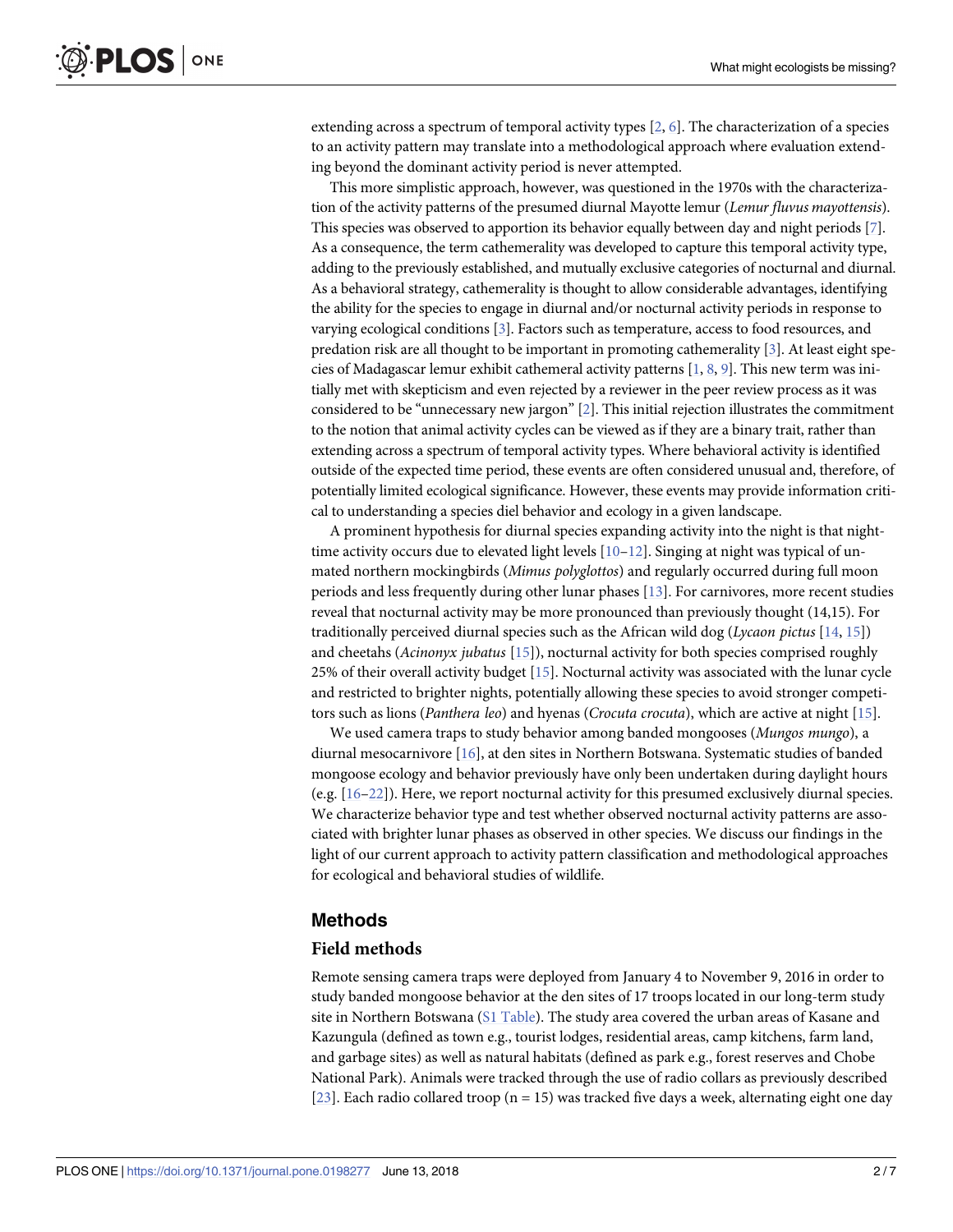<span id="page-2-0"></span>and seven the next. Once the den site was located, camera traps were mounted on nearby fence posts, trees, poles, and occasionally man-made stake mounts to obtain the optimal position for photographing movement and behavior at the den site. While tracking the marked troops, we also opportunistically placed cameras at den sites  $(n = 2)$  that were identified, but the troops had not been fitted with a radio collar. A trap day was defined as a 24-hour monitoring period of banded mongoose activity at the den site.

The study was conducted under approval and in accordance with the guidelines of the Virginia Tech Institutional Care and Use Committee (16-217-FIW) and under permit of the Botswana Government.

#### **Photo classifications and moon phase**

The trap events were categorized as occurring in the day or night according to the time stamp on the photographs. The hours used to classify trap events were based on astronomical twilight. Considering Botswana's tropical location, sunrise and sunset do not drastically change throughout the year. The days are slightly shorter in the winter months from May to August. During the winter, the day was defined as occurring between the hours of 0500–2000, with night occurring between 2000 and 0500 hours. During the summer, the day capture period was lengthened to the hours between 0400 and 2100, and the night capture period was adjusted accordingly. A trap event that contained photographs during the nighttime hours was identified as a night trap event and further categorized by lunar phase (i.e. full, waning, waxing, and new). Waxing, waning, and full moon phases were grouped as moonlight nights. The new moon phases were considered dark nights.

#### **Data analysis**

The proportion of nighttime activity was calculated as the number of trap days where nighttime activity was identified (night trap event) over the total number of trap days. Fisher's exact test was used in RStudio (Version 0.99.484) to evaluate associations between night trap events and variables of interest. Given the limited number of night trap events observed, more complex approaches could not be employed and we, therefore, assume independence of observations.

## **Results**

From January to November 2016, nighttime activity was identified for 3% of the trap days  $(SD = 18\%, n = 7/215)$  and across five of the 11 months of the study. Night trap events occurred between 2000 and 2400 hours ( $n = 7$ ). The nighttime activity was observed in 29% of study troops (n = 5/17 study troops, S1 [Table](#page-4-0)). There was no significance between land classification of the den site (town or park) and the occurrence of night activity (Fisher's exact test  $p = 1$ ). However, the limited number of park troops might have influenced our ability to detect an effect.

Banded mongoose nighttime activity was seen across all moon phases with no significant difference between the nights with no light (i.e., the new moon) and the phases (i.e. waning, waxing, full) that did provide moonlight (Fisher's exact test  $p = 0.638$ ; S1 [Dataset](#page-4-0) for trap days and associated moon phases).

#### **Discussion**

Like other social mongooses, banded mongooses are considered diurnal species [\[24\]](#page-5-0) and, across studies, ecological and behavioral investigations have been restricted to daylight periods [[16–22](#page-5-0)]. However, this limited temporal approach may fail to capture data critical to understanding the ecology, biology of a species, and the temporal nature of space use. Here, we report nocturnal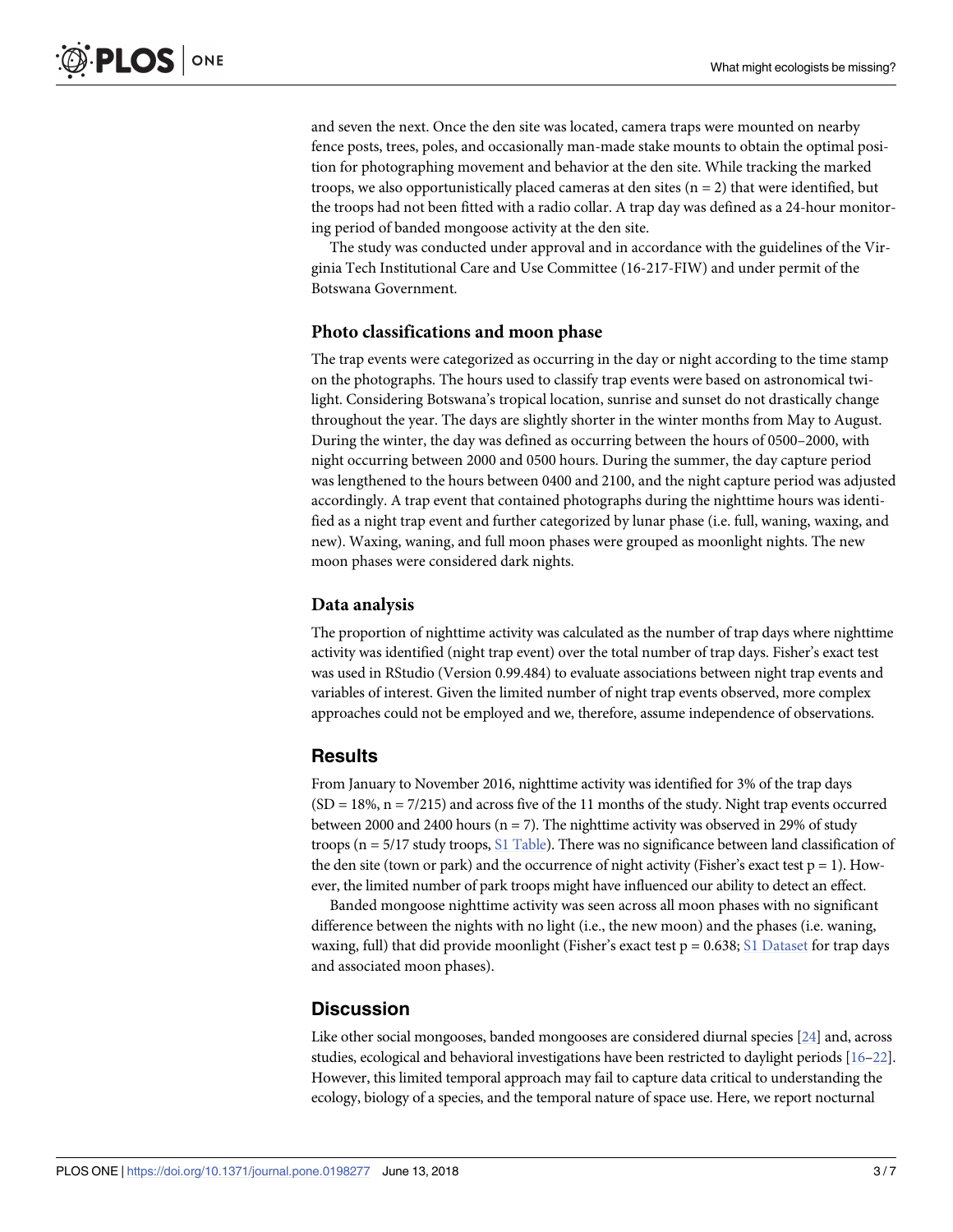<span id="page-3-0"></span>behavior and space use for banded mongooses. Our observed nocturnal behaviors were both vigilant and non-vigilant in nature (S2 [Table](#page-4-0) for ethogram). Where vigilance behaviors were identified, they were followed by fleeing and den relocation, which is unique for nighttime study periods in banded mongoose. Photos from the cameras traps did not, however, provide information as to what prompted these behaviors. Fleeing behavior in this species had only been previously been reported in association with intergroup aggression events [\[25\]](#page-5-0).

Non-vigilant behaviors were also observed and included individuals walking towards an active den site, investigating a den site, and in one situation, an individual emerges from the den to chase a mongoose. In that last scenario, only one mongoose returns to the den hours later. In each of these events, photographic evidence of mongooses emerging from the den is absent (with exception of the mongoose chasing a putative intruder). Indeed in two of the instances, there was only one entrance to the den and photographic evidence of den emergence would have been necessary if the mongoose was from the resident troop. These data suggest that non-resident mongoose may make forays at night into the home range of other troops. Further research is needed to fully understand the ecological purpose of these behaviors.

When evaluating the lunar phases and nighttime activity, night trap events were identified across both the moonlight and dark nights. Nocturnal behavior in banded mongoose did not appear to be influenced by availability of light. Lack of association with moon phase suggests other important ecological factors or stimuli are encountered at night and influence the occurrence of these behaviors.

Fitness advantages for nocturnal behavior in diurnal species have been previously identified [\[26,](#page-5-0) [27\]](#page-5-0), and signal the importance of identifying diel behavior patterns rather than focusing on the dominant activity period. For example, the diurnal yellow breasted chat (*Icterina virens*) will move outside of their territories at night with fertile females engaging in extrapair copulations, potentially allowing them to go undetected by their social mate [[26](#page-5-0)]. While being primarily diurnal, brown bears (*Ursus arctos*) forage equally between daylight and darkness during salmon migrations, with capture success increasing during the night [[27](#page-5-0)]. Restricting data collection for diurnal species to expected daytime activity periods might hinder or limit our ability to gain further insight into important aspects of the biology and ecology of wildlife species.

Focusing effort toward dominant activity periods may also result in erroneous conclusions when restricting data collection to a particular activity time. For example, non-invasive fecal glucocorticoids are often used to evaluate stress responses in wildlife [[28](#page-5-0)] and results are often interpreted in conjunction with behavioral data collected during the same diurnal time period of collection or the diurnal period the day before collection [[29](#page-6-0)]. Here, stress levels are interpreted and aligned with observed daytime movements and behaviors when, in fact, the stress response may reflect the occurrence of unobserved nocturnal events. Failure to account for variation in activity periods might not only undermine study objectives, but also the veracity of our understanding of a species' ecology and behavior.

Considering that heterogeneity is a fundamental underlying phenomena of ecology [[30](#page-6-0)], temporal variation in activity patterns should be explicitly accounted for in methodological approaches. Our observations of banded mongooses illustrate the importance of including observations during low activity times when studying a wildlife species. Initially, ecology assumed spatial homogeneity for convenience and simplicity, with heterogeneity an unwelcome but necessary complication [[31](#page-6-0)]. Study approaches and theoretical frameworks in the field of landscape ecology that have embraced heterogeneity and complexity have provided new and critical insights into key ecological processes (e.g. community dynamics or succession, the role of edges, patch dynamics)[[31](#page-6-0)]. A similar inclusion of heterogeneity into our consideration of activity periods and associated behaviors is called for and will likely lead to a new era of ecological discovery.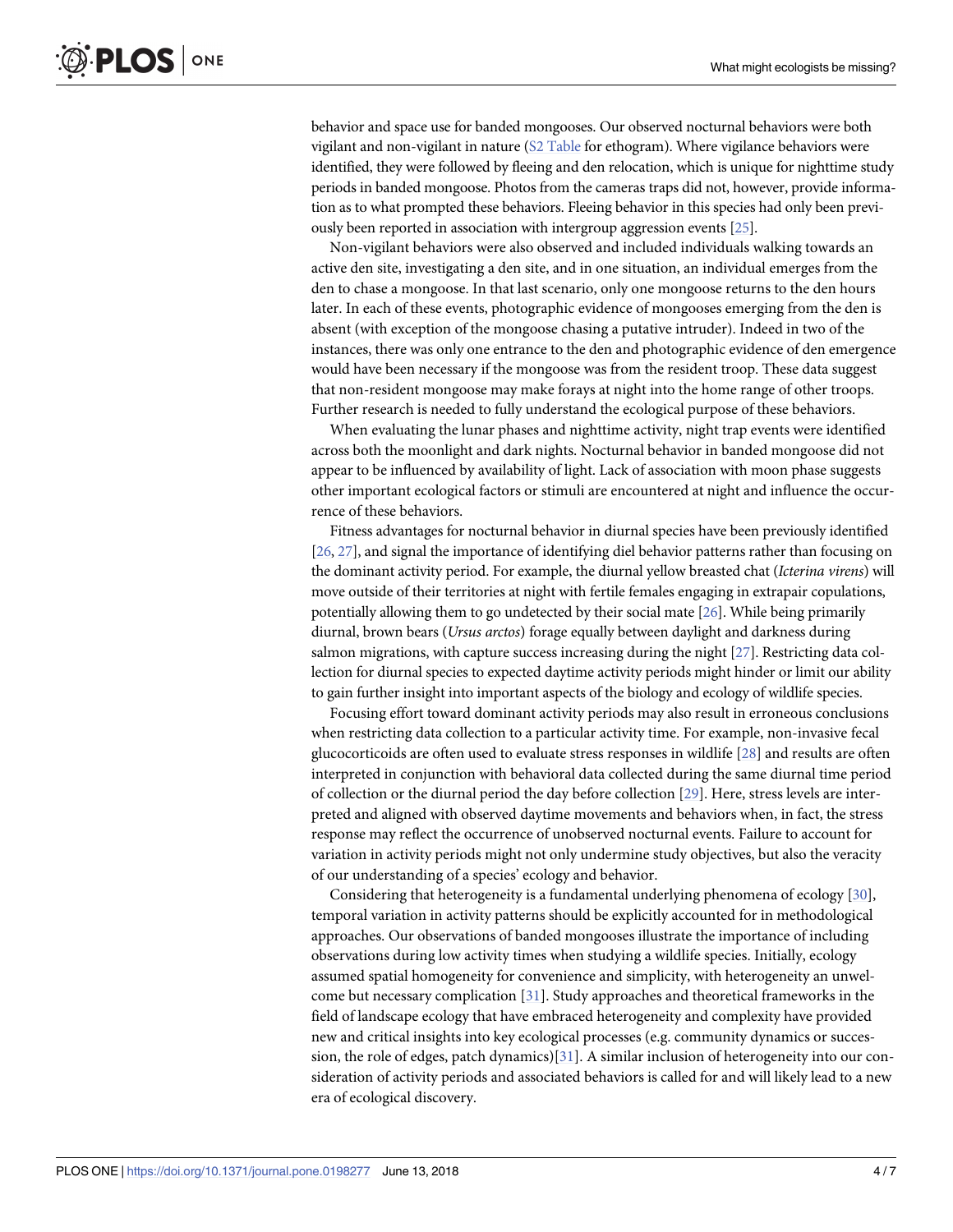# <span id="page-4-0"></span>**Supporting information**

**S1 [Table.](http://www.plosone.org/article/fetchSingleRepresentation.action?uri=info:doi/10.1371/journal.pone.0198277.s001) The occurrence of nocturnal behavior across banded mongoose troops in North-**

**ern Botswana.** Study troops are listed by land class and month of nocturnal behavior, if this was observed.

(DOCX)

**S2 [Table.](http://www.plosone.org/article/fetchSingleRepresentation.action?uri=info:doi/10.1371/journal.pone.0198277.s002) Ethogram of banded mongoose behavior.** Mongoose behaviors were identified and categorized as being either non-vigilant or vigilant. (DOCX)

**S1 [Dataset.](http://www.plosone.org/article/fetchSingleRepresentation.action?uri=info:doi/10.1371/journal.pone.0198277.s003) Banded mongoose photo trap data and activity period.** A total of 215 trap days were recorded across seventeen troops. The occurrence of nocturnal activity and moon phase (i.e. full, waning, waxing, and new) is identified. (DOCX)

## **Acknowledgments**

We thank the Government of Botswana's Ministry of Environment Wildlife and Tourism, and the Department of Wildlife and National Parks for permission to conduct this study. We thank Dr. Mark Vandewalle and CARACAL staff for their assistance with fieldwork and the undergraduate volunteers at Virginia Tech for analyzing photographs.

## **Author Contributions**

**Conceptualization:** Kathleen Alexander.

**Data curation:** Carol Anne Nichols.

**Formal analysis:** Carol Anne Nichols.

**Funding acquisition:** Kathleen Alexander.

**Investigation:** Carol Anne Nichols.

**Methodology:** Carol Anne Nichols, Kathleen Alexander.

**Project administration:** Kathleen Alexander.

**Resources:** Kathleen Alexander.

**Supervision:** Carol Anne Nichols, Kathleen Alexander.

**Validation:** Carol Anne Nichols.

**Visualization:** Carol Anne Nichols, Kathleen Alexander.

**Writing – original draft:** Carol Anne Nichols, Kathleen Alexander.

**Writing – review & editing:** Carol Anne Nichols, Kathleen Alexander.

#### **References**

- **[1](#page-0-0).** Curtis DJ, Rasmussen MA. Cathemerality in lemurs. Evolutionary Anthropology: Issues, News, and Reviews. 2002; 11(S1):83–6.
- **[2](#page-1-0).** Tattersall I. Cathemeral activity in primates: a definition. Folia primatologica. 1987; 49(3–4):200–2.
- **[3](#page-0-0).** Hill R. Why be diurnal? Or, why not be cathemeral? Folia Primatologica. 2006; 77(1–2):72–86.
- **[4](#page-0-0).** Ashby K. Patterns of daily activity in mammals. Mammal Review. 1972; 1(7-8):171–85.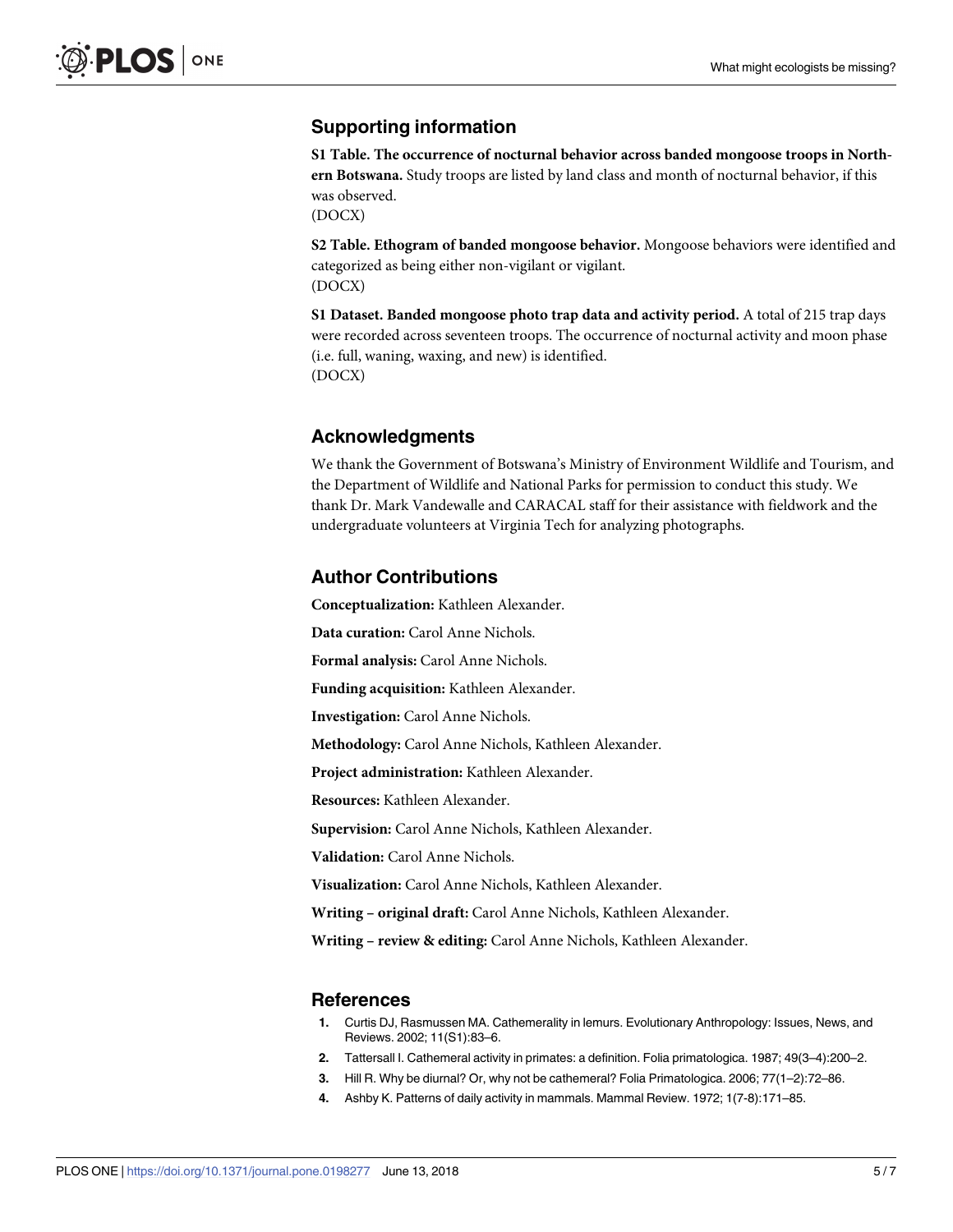- <span id="page-5-0"></span>**[5](#page-0-0).** Kay RF, Kirk EC. Osteological evidence for the evolution of activity pattern and visual acuity in primates. American Journal of Physical Anthropology. 2000; 113(2):235–62. [https://doi.org/10.1002/1096-8644](https://doi.org/10.1002/1096-8644(200010)113:2<235::AID-AJPA7>3.0.CO;2-9) (200010)113:2<[235::AID-AJPA7](https://doi.org/10.1002/1096-8644(200010)113:2<235::AID-AJPA7>3.0.CO;2-9)>3.0.CO;2-9 PMID: [11002207](http://www.ncbi.nlm.nih.gov/pubmed/11002207)
- **[6](#page-1-0).** Bearder S, Nekaris K, Curtis D. A re-evaluation of the role of vision in the activity and communication of nocturnal primates. Folia Primatologica. 2006; 77(1–2):50–71.
- **[7](#page-1-0).** Tattersall I. Patterns of activity in the Mayotte lemur, Lemur fulvus mayottensis. J Mammal. 1979; 60 (2):314–23.
- **[8](#page-1-0).** Schaik CP, Kappeler PM. The social systems of gregarious lemurs: lack of convergence with anthropoids due to evolutionary disequilibrium? Ethology. 1996; 102(7):915–41.
- **[9](#page-1-0).** Wright PC. Lemur traits and Madagascar ecology: coping with an island environment. American journal of physical anthropology. 1999; 110(S29):31–72.
- **[10](#page-1-0).** York JE, Young AJ, Radford AN. Singing in the moonlight: dawn song performance of a diurnal bird varies with lunar phase. Biology letters. 2014; 10(1):20130970. <https://doi.org/10.1098/rsbl.2013.0970> PMID: [24429683](http://www.ncbi.nlm.nih.gov/pubmed/24429683)
- **11.** Brigham RM, Barclay RM. Lunar influence on foraging and nesting activity of Common Poorwills (Phalaenoptilus nuttallii). The Auk. 1992:315–20.
- **[12](#page-1-0).** Broekhuis F, Grünewälder S, McNutt JW, Macdonald DW. Optimal hunting conditions drive circalunar behavior of a diurnal carnivore. Behavioral Ecology. 2014; 25(5):1268–75.
- **[13](#page-1-0).** Derrickson KC. Variation in Repertoire Presentation in Northern Mockingbirds. The Condor. 1988; 90 (3):592–606. <https://doi.org/10.2307/1368348>
- **[14](#page-1-0).** Rasmussen G, Macdonald D. Masking of the zeitgeber: African wild dogs mitigate persecution by balancing time. Journal of Zoology. 2012; 286(3):232–42.
- **[15](#page-1-0).** Cozzi G, Broekhuis F, McNutt JW, Turnbull LA, Macdonald DW, Schmid B. Fear of the dark or dinner by moonlight? Reduced temporal partitioning among Africa's large carnivores. Ecology. 2012; 93 (12):2590–9. PMID: [23431590](http://www.ncbi.nlm.nih.gov/pubmed/23431590)
- **[16](#page-1-0).** Rood JP. Population dynamics and food habits of the banded mongoose (Mungos mungo). African Journal of Ecology. 1975; 13(2):89–111.
- **17.** Jordan NR, Mwanguhya F, Kyabulima S, Ruedi P, Cant MA. Scent marking within and between groups of wild banded mongooses. Journal of Zoology. 2010; 280(1):72–83. [https://doi.org/10.1111/j.1469-](https://doi.org/10.1111/j.1469-7998.2009.00646.x) [7998.2009.00646.x](https://doi.org/10.1111/j.1469-7998.2009.00646.x) PubMed PMID: WOS:000273636300009.
- **18.** Jordan NR, Manser MB, Mwanguhya F, Kyabulima S, Rüedi P, Cant MA. Scent marking in wild banded mongooses: 1. Sex-specific scents and overmarking. Animal Behaviour. 2011; 81(1):31–42.
- 19. Jordan NR, Mwanguhya F, Furrer RD, Kyabulima S, Rüedi P, Cant MA. Scent marking in wild banded mongooses: 2. Intrasexual overmarking and competition between males. Animal Behaviour. 2011; 81 (1):43–50.
- 20. Jordan NR, Mwanguhya F, Kyabulima S, Rüedi P, Hodge SJ, Cant MA. Scent marking in wild banded mongooses: 3. Intrasexual overmarking in females. Animal Behaviour. 2011; 81(1):51–60.
- **21.** Fairbanks BM. Bidirectional interactions between behavior and disease in banded mongoose (Mungos mungo) infected with Mycobacterium mungi. Blacksburg, VA: Virginia Polytechnic Institute and State University; 2013.
- **[22](#page-1-0).** Cant MA, Otali E, Mwanguhya F. Fighting and mating between groups in a cooperatively breeding mammal, the banded mongoose. Ethology. 2002; 108(6):541–55.
- **[23](#page-1-0).** Laver PN. The foraging ecology of banded mongooses (Mungos mungo): epidemiological and human-wildlife conflict implications. Blacksburg, VA: Virginia Polytechnic Institute and State University; 2013.
- **[24](#page-2-0).** Veron G, Colyn M, Dunham AE, Taylor P, Gaubert P. Molecular systematics and origin of sociality in mongooses (Herpestidae, Carnivora). Molecular phylogenetics and evolution. 2004; 30(3):582–98. [https://doi.org/10.1016/S1055-7903\(03\)00229-X](https://doi.org/10.1016/S1055-7903(03)00229-X) PMID: [15012940](http://www.ncbi.nlm.nih.gov/pubmed/15012940)
- **[25](#page-3-0).** Thompson FJ, Marshall HH, Vitikainen EI, Cant MA. Causes and consequences of intergroup conflict in cooperative banded mongooses. Animal Behaviour. 2017; 126:31–40.
- **[26](#page-3-0).** Ward MP, Alessi M, Benson TJ, Chiavacci SJ. The active nightlife of diurnal birds: extraterritorial forays and nocturnal activity patterns. Animal Behaviour. 2014; 88:175–84.
- **[27](#page-3-0).** Klinka D, Reimchen T. Nocturnal and diurnal foraging behaviour of brown bears (Ursus arctos) on a salmon stream in coastal British Columbia. Canadian Journal of Zoology. 2002; 80(8):1317–22.
- **[28](#page-3-0).** Keay JM, Singh J, Gaunt MC, Kaur T. Fecal glucocorticoids and their metabolites as indicators of stress in various mammalian species: a literature review. Journal of Zoo and Wildlife Medicine. 2006; 37 (3):234–44. <https://doi.org/10.1638/05-050.1> PMID: [17319120](http://www.ncbi.nlm.nih.gov/pubmed/17319120)